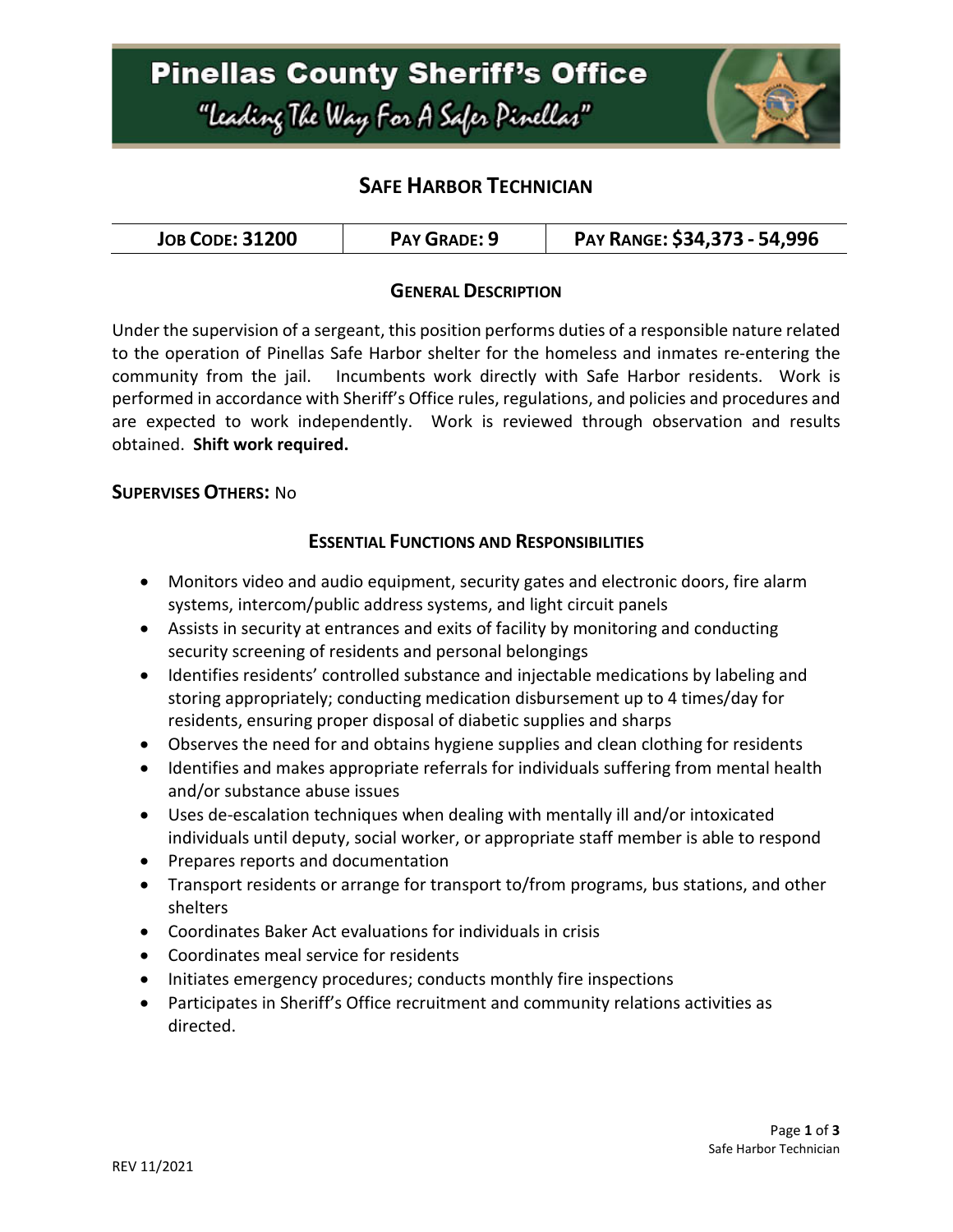# **Pinellas County Sheriff's Office** "Leading The Way For A Safer Pinellar"



Regular and reliable attendance is required as an essential function of the position.

This position is considered essential and, in the event of an emergency or natural disaster, will be required to report to work.

This list is not intended to be all-inclusive, and you may not be responsible for every item listed. The employer reserves the right to assign additional functions and responsibilities as necessary.

### **QUALIFICATIONS**

- High School graduation or equivalent diploma from an institution accredited by an accrediting body recognized by the U. S. Dept. of Education or licensed as a degree granting institution by the Commission for Independent Education AND two (2) years' stable work history
- Must possess a valid Florida driver's license
- Consideration for this position requires a credit check

### **KNOWLEDGE, SKILLS, AND ABILITIES**

- Knowledge of the application of modern correctional principles and practices as related to control room operations
- Knowledge of applicable laws, ordinances, rules and regulations
- Knowledge of procedure for reporting emergencies and equipment failures
- Ability to communicate effectively, both orally and in writing
- Ability to work closely and effectively with inmates, correctional staff, other criminal justice officials and the public
- Ability to exercise sound judgment
- Ability to comprehend and perform written and oral instructions
- Ability to react quickly, calmly and effectively in emergency situations
- Ability to effectively utilize equipment and devices assigned to the area of responsibility
- Ability to comprehend and perform all duties related to assigned duty post
- Ability to obey any lawful order of a superior, including any order relayed from a superior by another employee
- Ability to perform all functions of the job classification without posing a direct threat to the health or safety of other individuals in the workplace